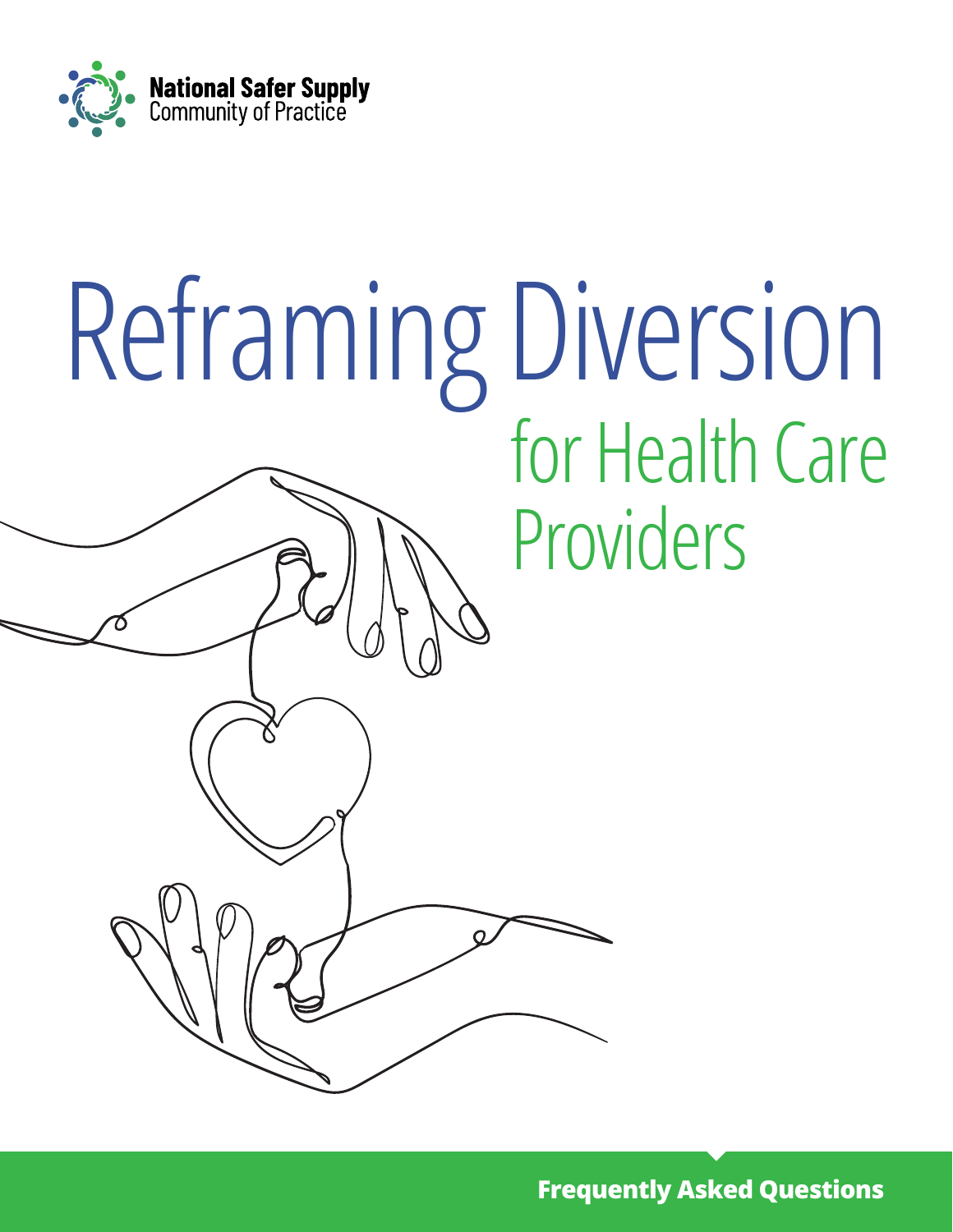# Table of contents: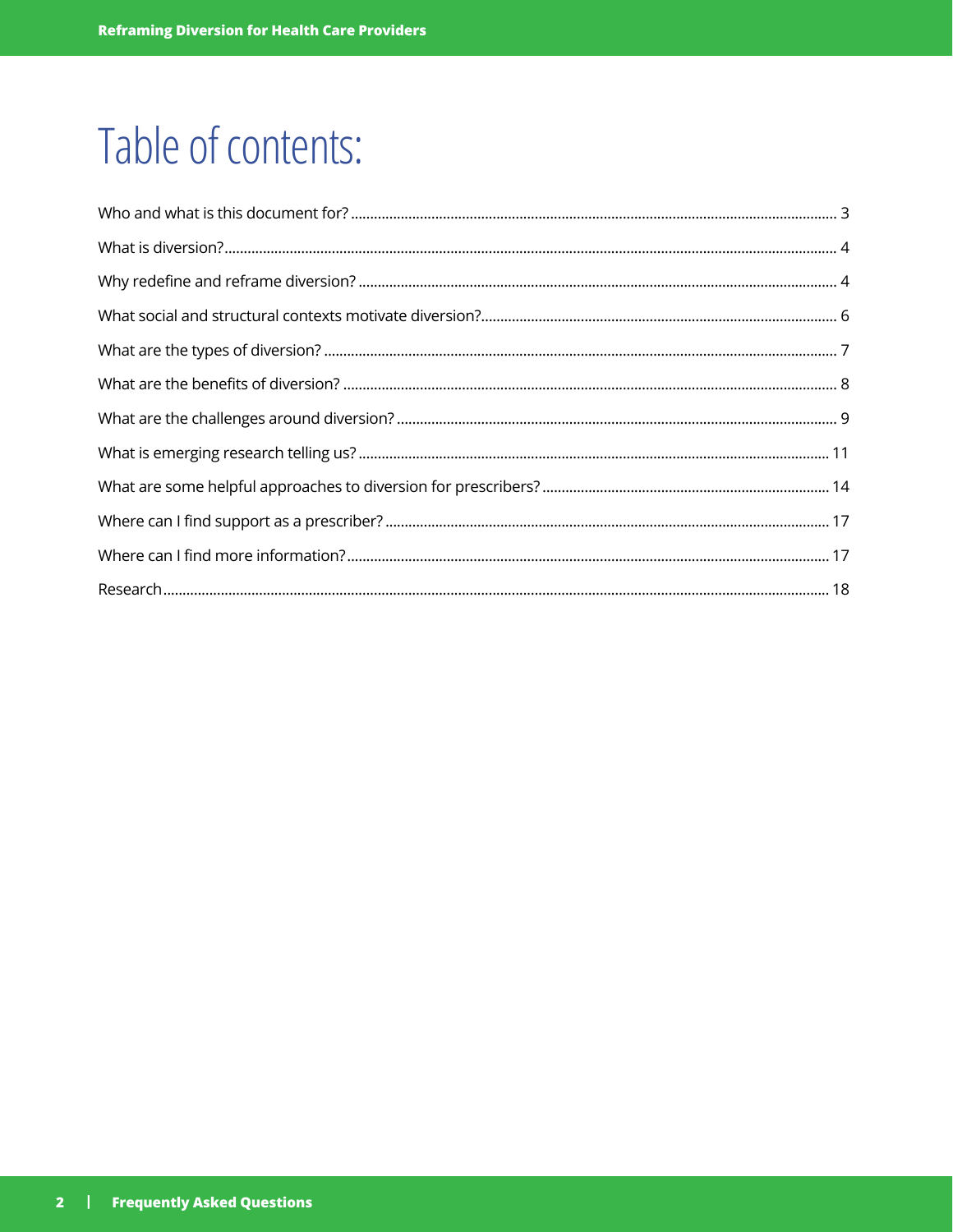# <span id="page-2-0"></span>Who and what is this document for?

# **Are you a clinician who is:**

- Currently prescribing safer supply, or considering it?
- Wondering about the possible diversion of safer supply medications?
- Worried that the safer supply medications you prescribe may be used for purposes other than you intend, by people you did not prescribe them to?
- Interested in learning more about diversion and how you can compassionately navigate diversion in your practice?

### **This document is intended to answer your questions and offer you helpful ways to orient your practices and navigate the diversion of prescribed safer supply medications.**

This FAQ was developed by the collaborative Reframing Diversion Working Group of the National Safer Supply Community of Practice (NSS-CoP). The working group members hold diverse roles as stakeholders in health and social service provision, including physicians, physician assistants, nurse practitioners, nurses, people who use(d) drugs, researchers, program coordinators, and activists. The working group aims to define, critique, and shape emerging discourses of diversion, to educate healthcare providers on the different community practices of diversion, and to promote a person-centered care approach to risk mitigation.

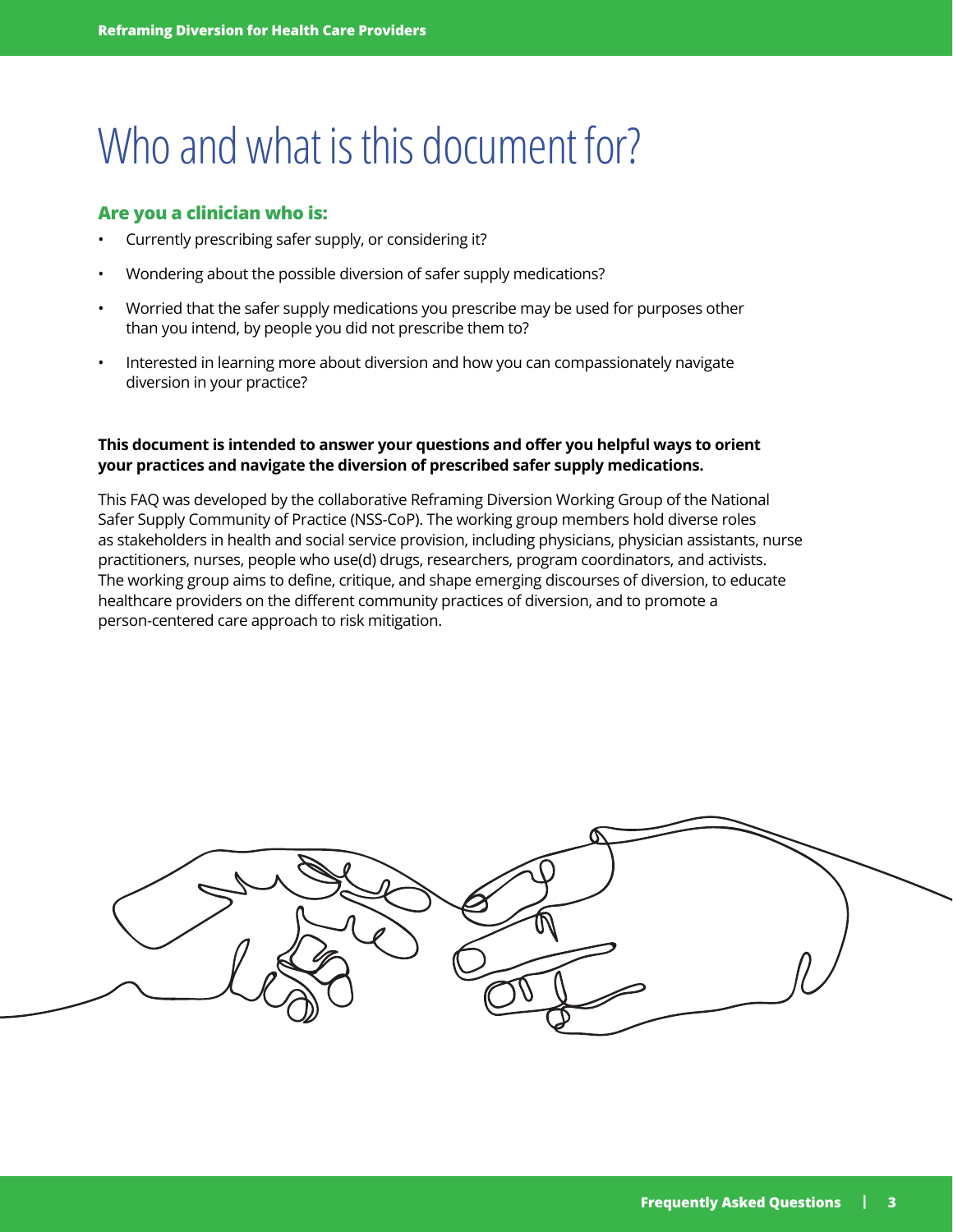# <span id="page-3-0"></span>What is diversion?

## **Diversion has been defined as:**

- "...A practice whereby an individual redirects their prescribed drugs to another party for illicit use." ([Bardwell et al., 2021b](https://www.journalofsubstanceabusetreatment.com/article/S0740-5472(21)00144-6/fulltext), quoting the American Pharmacists Association [2014]).
- "Displacement or unintended use" of prescribed safer supply medications ([Ranger et al., 2021, p. 3\)](https://www.uvic.ca/research/centres/cisur/assets/docs/colab/practice-brief-safer.pdf).
- "The selling/trading, sharing or giving away of prescription medications to others. This may occur voluntarily or involuntarily." ([Larance et al., 2011](https://onlinelibrary.wiley.com/doi/10.1111/j.1465-3362.2010.00283.x))

Diversion exists in the space of tension between rule-based medical compliance and meeting the needs of people who use drugs, whether they are safer supply participants or not.

# Why redefine and reframe diversion?

 'Diversion', as this term is conventionally used, is not typically understood as practices of giving and helping, but may nevertheless be perceived as such by those who undertake them." [\(Havnes et al., 2013\)](https://harmreductionjournal.biomedcentral.com/articles/10.1186/1477-7517-10-24)

Diversion is a single term typically used by people working in health care, social services, and law enforcement to describe a variety of different phenomena in communities of people who use drugs. Diversion of safer supply and/or Opioid Agonist Treatment (OAT) medications occurs in many contexts and for many reasons.

The current medical and criminal-legal framing of diversion perpetuates stigmatizing and patronizing views of people who use drugs, such as the idea that people who use drugs cannot be trusted, are manipulative, and are a threat to others. These views are harmful, inaccurate, and ultimately rooted in anti-drug and anti-euphoria prohibitionist principles<sup>1</sup>. These views make it more difficult for clinicians to see the many reasons safer supply participants might redirect prescribed medications to other people.

<sup>1</sup> Anti-drug and anti-euphoria perspectives place moral judgment on substance use. Anti-euphoria sees the pursuit of euphoria (feeling "high", intense pleasure, and/or well-being) or altered consciousness through mind- or mood-altering drugs as inherently wrong, and an insufficient or indefensible reason to use drugs. [\(Canadian Drug Policy Coalition, 2022;](https://www.drugpolicy.ca/about/history) [Medrano, 2022, February 8](https://filtermag.org/drug-euphoria/))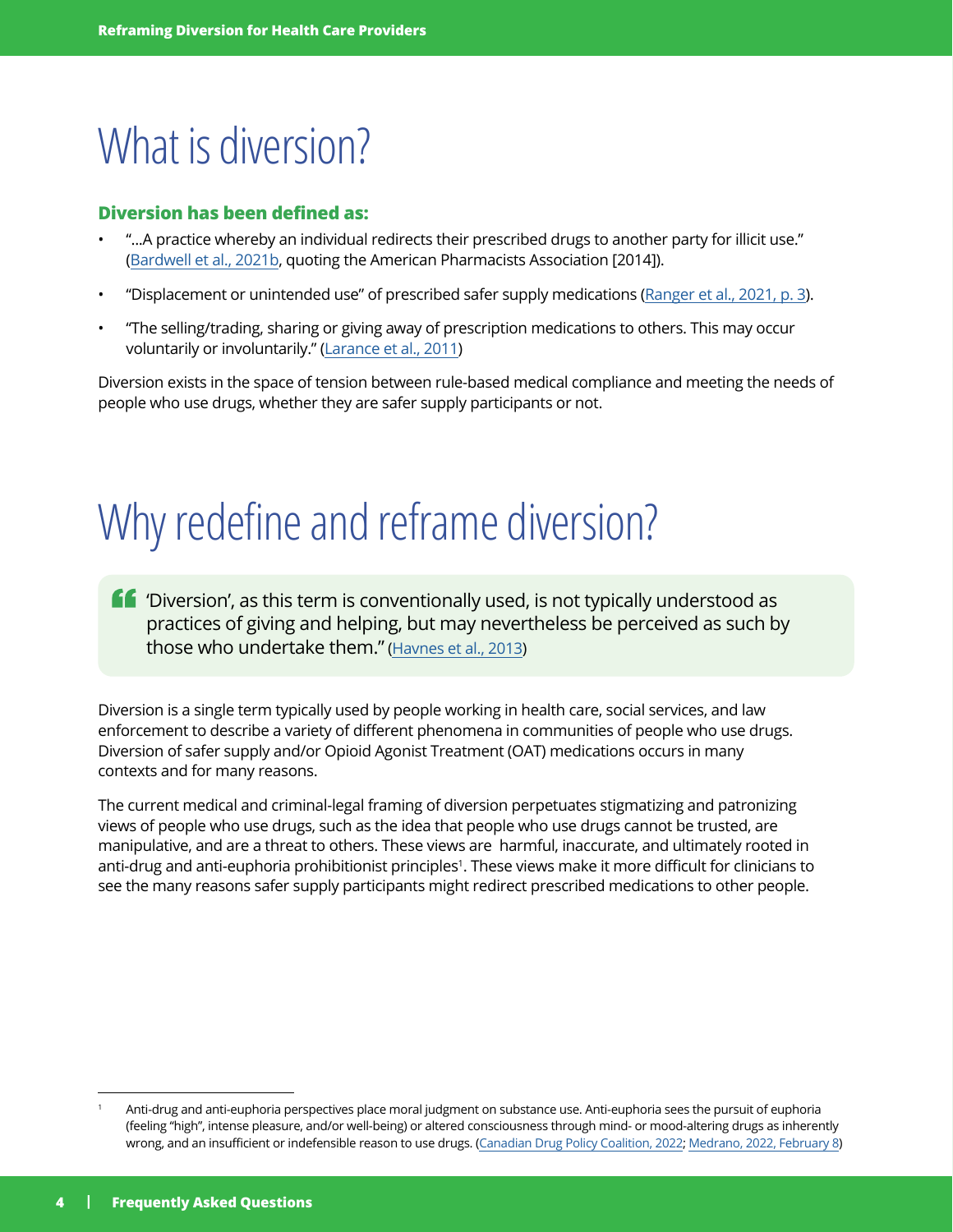

Breaking down the social and economic context around diversion moves us towards more shared, accurate, and compassionate understandings of diversion practices.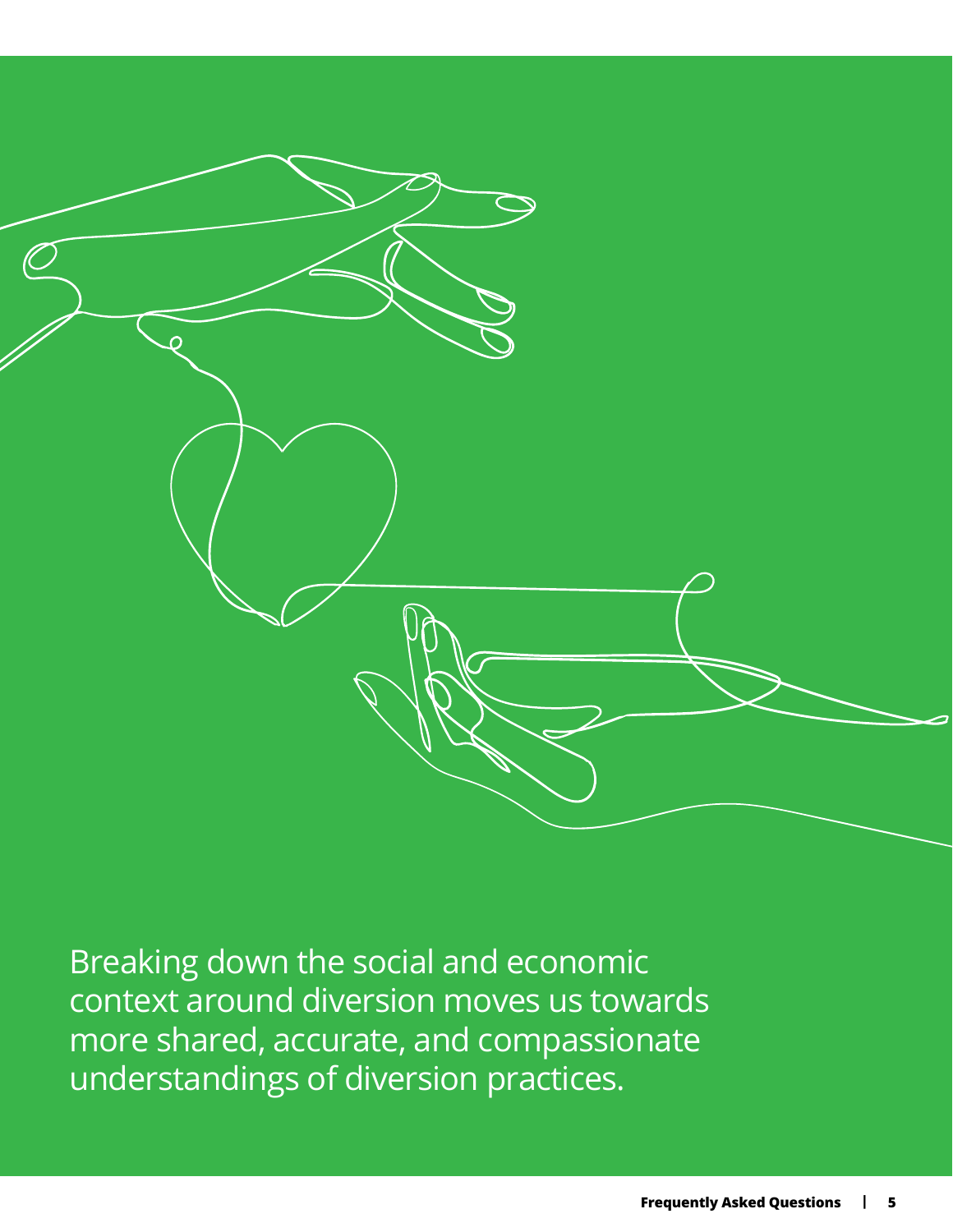# <span id="page-5-0"></span>What social and structural contexts motivate diversion?

**CO** Criminalization, coupled with negative framings of drug selling as predatory, contributes to the difficulty in examining acts of mutual aid and care that surround drug selling as practices of care." ([Kolla & Strike, 2020](https://harmreductionjournal.biomedcentral.com/articles/10.1186/s12954-020-00372-5))

Social and structural conditions shape diversion practices.

- **Prohibition, criminalization, and medicalization:** Legal and medical systems exert strict control and/or prohibit access to safer, regulated drugs. This is rooted in anti-drug and anti-euphoria prohibitionist principles — the idea that illicit drugs are inherently bad, and it is possible to stop humans from using drugs through making them illegal.
- **Structural and systemic discrimination:** Structural and systemic discrimination, including racism, capitalism, colonialism, criminalization, sexism, ableism, classism, and transphobia perpetuate the inequitable conditions in which people who use drugs must strive to survive.
- **Neoliberalism and austerity:** Budget cuts to health and social services over the past 30+ years have resulted in the widespread lack of access to care services. In the absence of robust and well-resourced safer supply programs, people who use drugs experience extreme difficulties in accessing regulated drug supplies (lack of availability and capacity of safer supply prescribers<sup>2</sup>, limited program capacity, program waitlists, inadequate pharmaceutical dosages, etc.).
- **Capitalism and financial motivations:** Diversion practices are shaped by capitalism, poverty, structural discrimination, and housing insecurity. To survive under these conditions, some people who use drugs may have no other choice but to generate income via diversion practices, to purchase the drugs they need to feel well, and/or to provide mutual aid to other people who use drugs in their communities.

<sup>2</sup> We use the word prescriber to encompass the doctors and nurse practitioners who have prescribing privileges.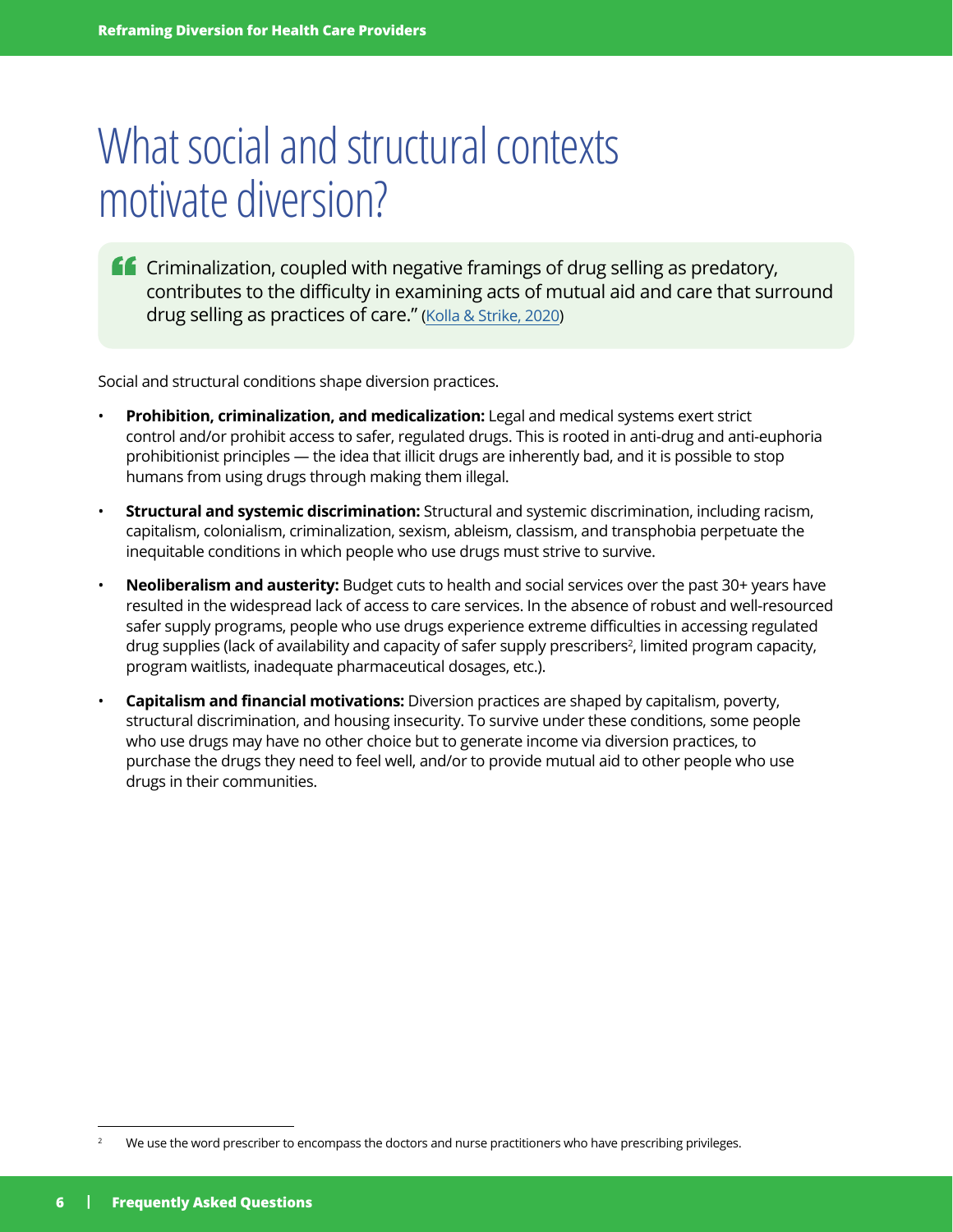# <span id="page-6-0"></span>What are the types of diversion?

 Instances of possible diversion of safe supply medications should be approached with empathy and understanding of the complex reasons that people may divert to have their needs met." [\(Victoria SAFER Initiative, 2021, September 8, Appendix 2](https://drive.google.com/file/d/1AG4qmvXr62HpHUUldiY4pUhi7Ev6wK3Q/view?usp=sharing))

Why does diversion occur within the current context of prohibitionist drug policy? How does it happen? How do people understand it?

Breaking down the social and economic context around diversion moves us towards more shared, accurate, and compassionate understandings of diversion practices.

- **Compassionate sharing:** Sharing doses with partners, friends, and community members who need pain relief and/or withdrawal symptom relief.
- **Survival or subsistence sharing:** Sharing, exchanging, and/or selling doses as a way to meet needs such as a place to sleep, basic physical necessities (food, water, showers, more adequate medications/ substances etc.), and/or a safe place to store doses.
- **Coerced or forced diversion:** Sharing, exchanging, and/or selling doses in response to threats of violence, theft, conflict, etc.
- **Unintentional or inadvertent diversion:** Diverting doses to others accidentally or involuntarily because of loss, violence, theft, lack of safe places to store doses, etc.

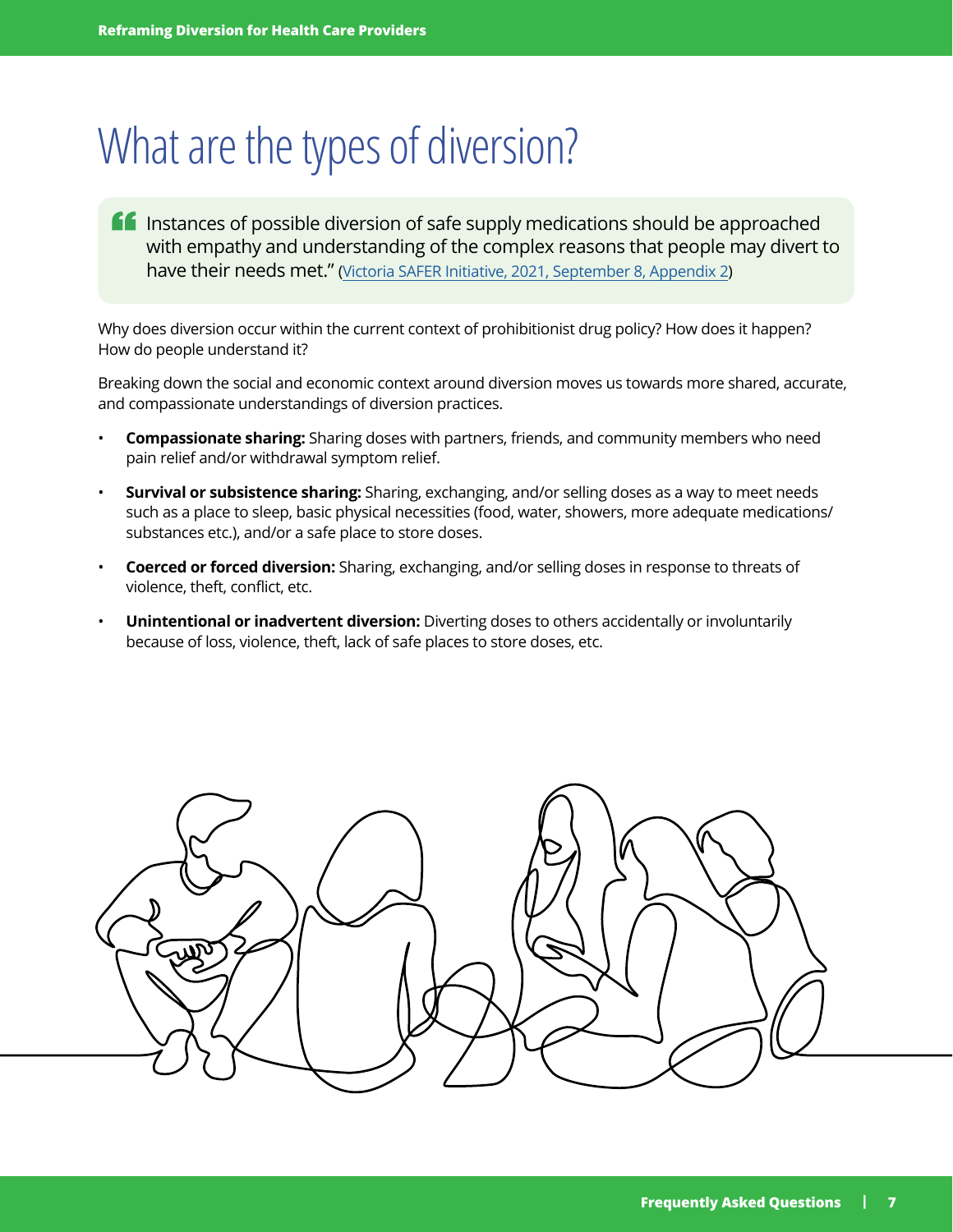# <span id="page-7-0"></span>What are the benefits of diversion?

**11** Both the provision and purchase of diverted buprenorphine support user-defined risk minimization strategies to avoid withdrawal, reduce heroin use, and satiate opioid cravings in periods of lowered tolerance." [\(Kavanaugh & McLean, 2020\)](https://journals.sagepub.com/doi/10.1177/0022042620941796)

There are many benefits and advantages to diversion practices among people who use drugs. Naming these benefits allows us to develop more accurate, shared and compassionate understandings of diversion.

## **Experiencing the advantages of accessing the drugs of one's choosing:**

- Decreasing risk of drug poisoning from using drugs of unknown potency and composition
- Addressing and preventing withdrawal symptoms
- Getting high and feeling euphoria
- Managing physical and emotional pain
- Assisting with relaxation and sleep
- Moderating effects from other prescription and/or illegal drug use

### **Having money, resources, and/or social connections to address one's needs:**

- Enabling choice around daily priorities for spending and earning money
- Being able to replace missed doses (due to missed appointments, restrictive pharmacy pick-up times, etc.) by accessing diverted medications
- Allowing for preparation for possible reduced access to safer supply medications through the safe storage of doses for later use. Fear, uncertainty, lack of trust in the healthcare system, and program limitations may motivate people who use drugs to plan for future needs (program cut-offs or limitations, theft, etc.)
- Cementing social relationships and mutual aid within communities of people who use drugs

## **Having a quick, barrier-free way to provide safer supply to more people:**

- Facilitating more people to access safer supply in the context of a dangerous drug supply and closed, inaccessible, and rare safer supply programs
- Making medication available when prescribers are significantly limited in number and when gate-keeping occurs
- Allowing people to avoid potentially stigmatizing encounters with the healthcare system or safer supply programs
- Normalizing and destigmatizing drug use within and around communities of people who use drugs
- Inadvertently protecting against Hepatitis C and HIV transmission in communities of people who use drugs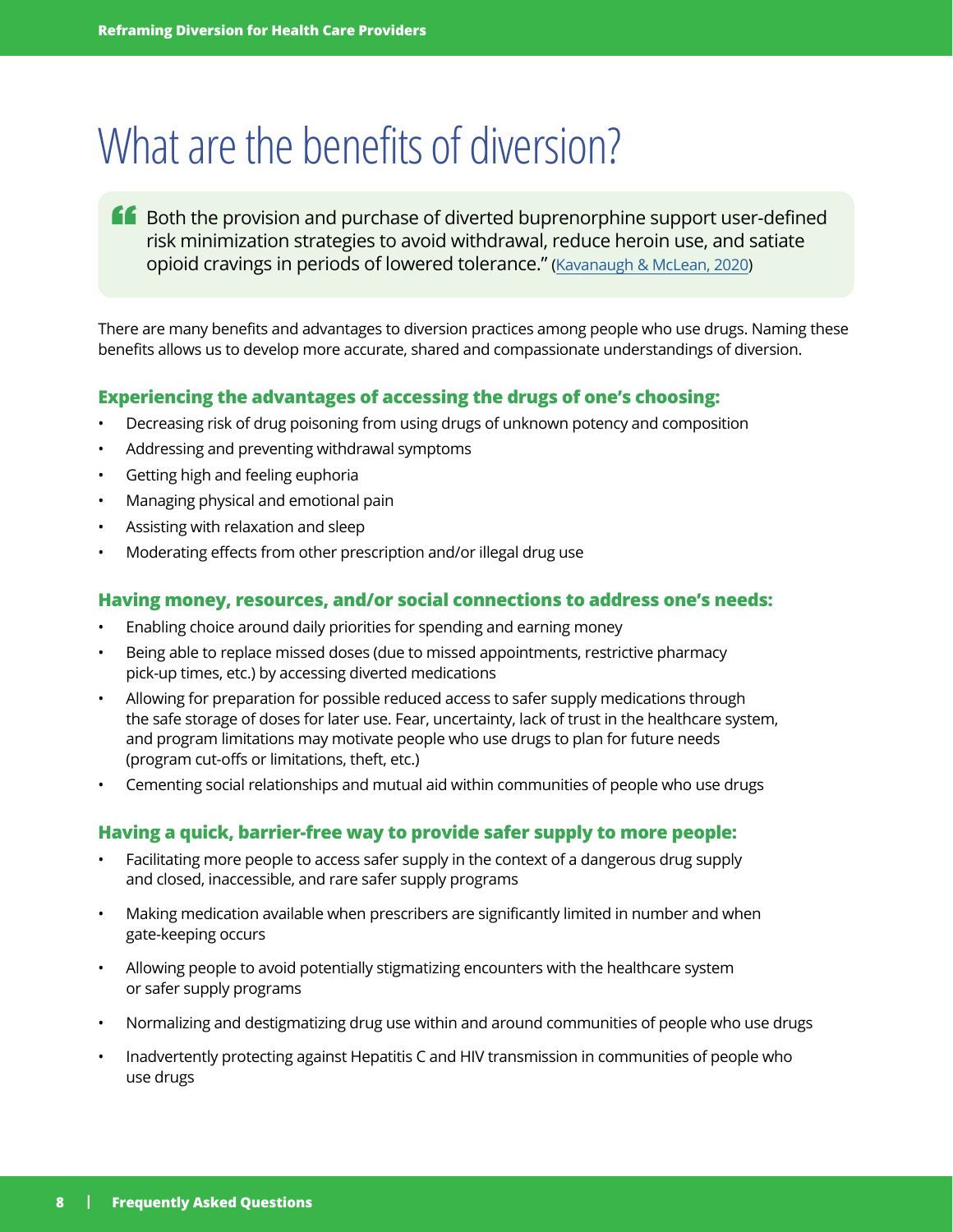# <span id="page-8-0"></span>What are the challenges around diversion?

## **What are the concerns? Who is concerned? Why are they concerned?**

There is a perceived tension between diversion's identified public health benefits and potential public health risks. This plays out differently across regions and across the identities, roles, and responsibilities of those involved in safer supply programs. Naming these concerns and tensions cultivates more shared and compassionate understandings of diversion.

# **Prescribers of Safer Supply Programs:**

**A Restrictive prescribing practices may increase harms and risks to people in** custody as they attempt to self-medicate with other more harmful illicit substances or diverted medication [in the prison drugs market]. The preoccupation with diversion can create distrust, damage patient-doctor relationships and result in disengagement from healthcare services." [\(Duke & Trebilcock, 2022\)](https://www.sciencedirect.com/science/article/abs/pii/S0955395921004333?via%3Dihub)

Some prescribers struggle with the perceived tensions between the known risks of prescribing opioids versus the known risks of diversion.

### **Some prescribers may be concerned that:**

- **Prescribed medications may not be staying with the participants of safer supply programs,**  potentially resulting in the misdirected use of services, restricted access for participants on waitlists because of limited capacity, and distrust between prescribers and participants.
- **Participants may share, sell, or exchange their doses for different drugs** (particularly those with a higher potency or strength), and/or for other goods and services.
- • **Prescribed medications may be consumed by people with lower and/or different drug tolerance levels.**
- **Doses may be accidentally consumed by youth or children.**
- **Prescribers may risk audits** if they have knowledge that diversion is occurring and fail to address it.
- The inherent power imbalances and focus on stopping diversion in current medical models of safer supply programs can create **tension and conflict between prescribers and participants,** which interferes with care and access.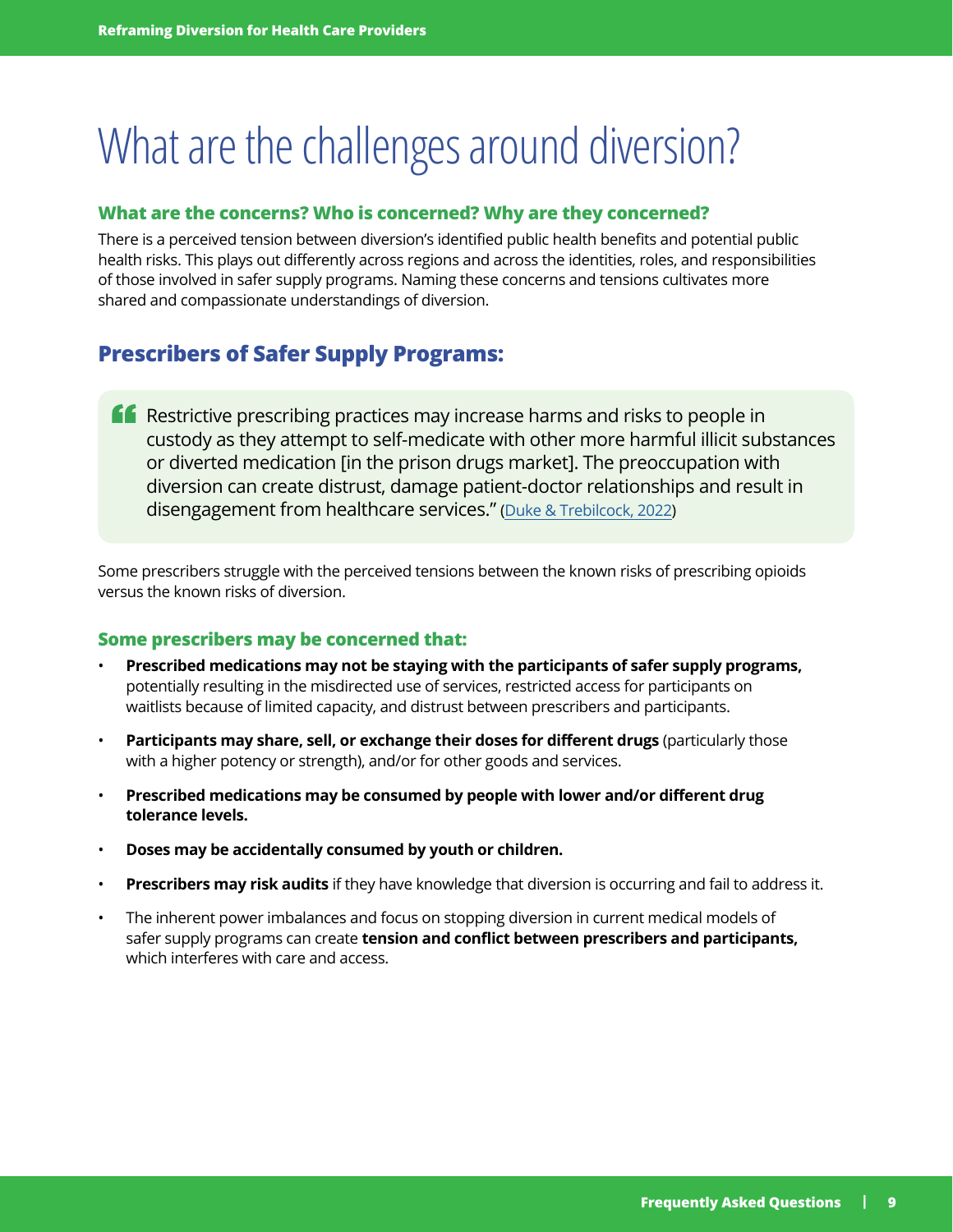# **Participants of Safer Supply Programs:**

**Because you don't give people the right dosing to begin with, so they sell what** they have so that they can buy what they need. Because you don't give them an adequate amount to address their needs. So what are people supposed to do, just sit happily in withdrawal, taking medication that doesn't work?" (safer supply participant, as recorded in [LeBlanc et al., 2021](https://drive.google.com/file/d/1unJ1p55IDXqOOGCdPgmOvBrbXHHCxfym/view?usp=sharing))

Prescriber concerns about diversion significantly affect participants of safer supply programs. In the current medical model, prescribers have substantial power over safer supply participants. This imbalance can create tension and conflict, which negatively affects care and access.

# **Safer supply participants may be concerned that:**

- **They may not be able to access their prescribed medications** if they share, sell, and/or exchange their doses, potentially resulting in lack of access to safer supply, increased pain and discomfort, and greater risk due to increased reliance on toxic drug supplies.
- Prescribers' concerns about diversion may **impede participants' ability to be honest with them,**  potentially risking their eligibility to be in the program and access other types of care.
- **Their partners and friends who are seeking relief from pain and withdrawal symptoms may be unable to access non-toxic drug supplies** through informal diversion networks, and, therefore, must risk consuming a toxic drug supply.
- If doses are restricted due to "suspected" diversion, this may significantly **limit (or render impossible) their freedom and agency to self-regulate their own consumption,** as well as their ability to safeguard doses (i.e. storing doses for later use if needed) and access life-saving safer supply services.
- Narratives of certain participants "deserving" safer supply versus others who are deemed "undeserving" may result in **lateral and horizontal violence among people who use drugs**<sup>3</sup> .

<sup>3</sup> Lateral violence is a form of bullying, and can often be called horizontal violence, which has been defined as "organized, harmful behaviors that we do to each other collectively as part of an oppressed group, within our families, within our organizations and within our communities." ([Coalition to Stop Violence Against Native Women, 2022](https://www.csvanw.org/lateral-violence))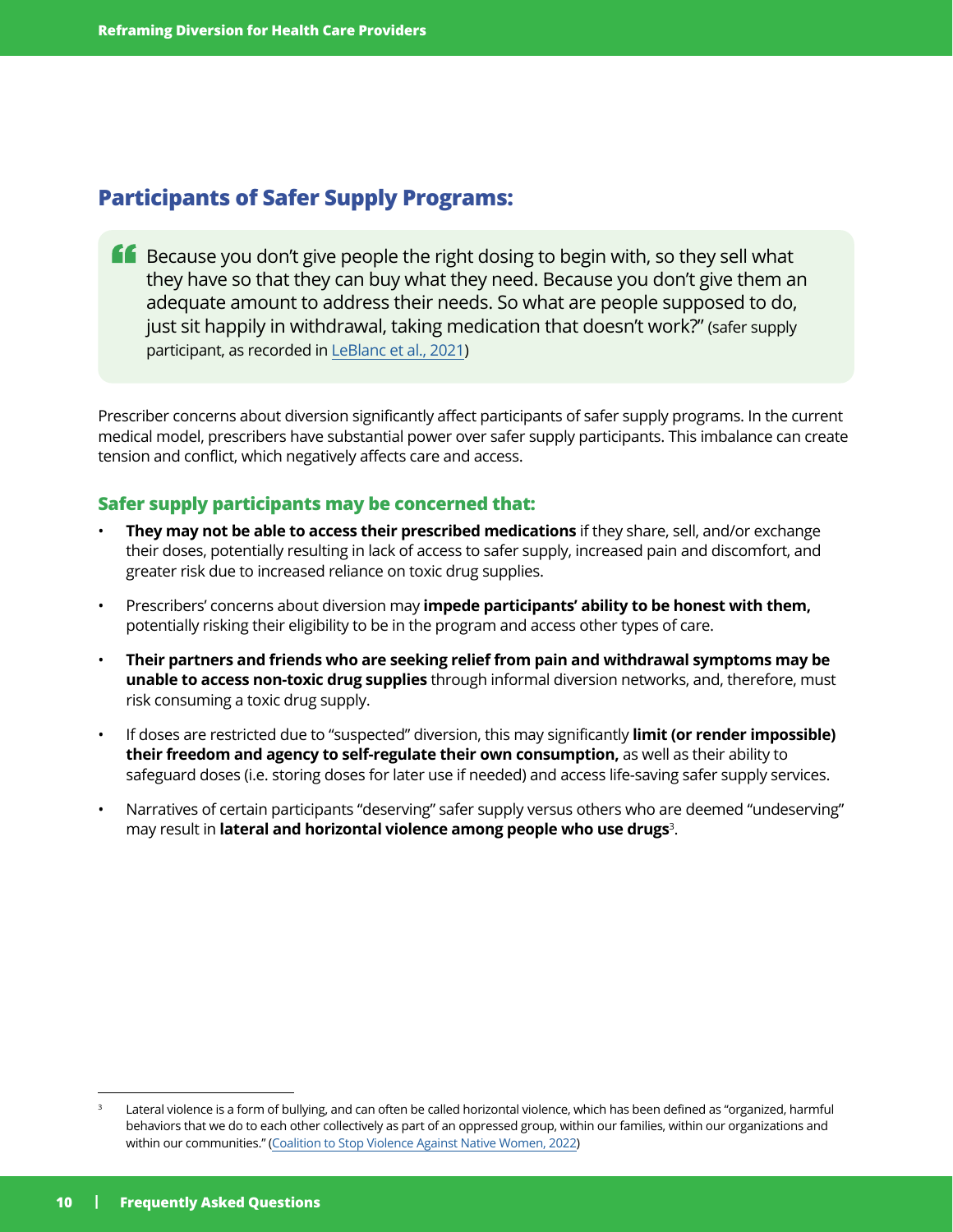# <span id="page-10-0"></span>What is emerging research telling us?

 In decision-making consider the following: Initiatives should be grounded in the best evidence and clinical practices. Precaution: There may be an obligation to act before we have perfect knowledge about a potentially devastating threat." ([BC Ministry of Health, 2017\)](https://www2.gov.bc.ca/assets/gov/health/about-bc-s-health-care-system/office-of-the-provincial-health-officer/overdose-public-health-emergency-ethics-framework-march-2017.pdf)

#### **At this point, the majority of relevant research has been conducted with participants of OATs, such as prescribed methadone and buprenorphine. Research from OAT programs and emerging research from safer supply programs are demonstrating that:**

We have an obligation to evaluate internal and external sources of evidence and information, to determine whether we have accurate information about options and their effects in the short and long term, and to act on the best information available.

- The diversion of prescribed OAT and safer supply medications is a **harm reduction practice** rooted in **mutual aid**.
- Diversion of prescribed OAT and safer supply medications **saves lives and improves quality of life** for both the person for whom safer supply is prescribed and for those who use diverted medications.
- Many **social and structural contexts motivate diversion** practices among people who use drugs.
- **Punitive approaches to diversion are counterproductive, restrictive, and stigmatizing.** These approaches create barriers to safer supply program access and put people who use drugs at greater risk of drug poisoning from the toxic illegal supply.
- • **Barriers to medicalized safer supply programs necessitate diversion practices** among people who use drugs.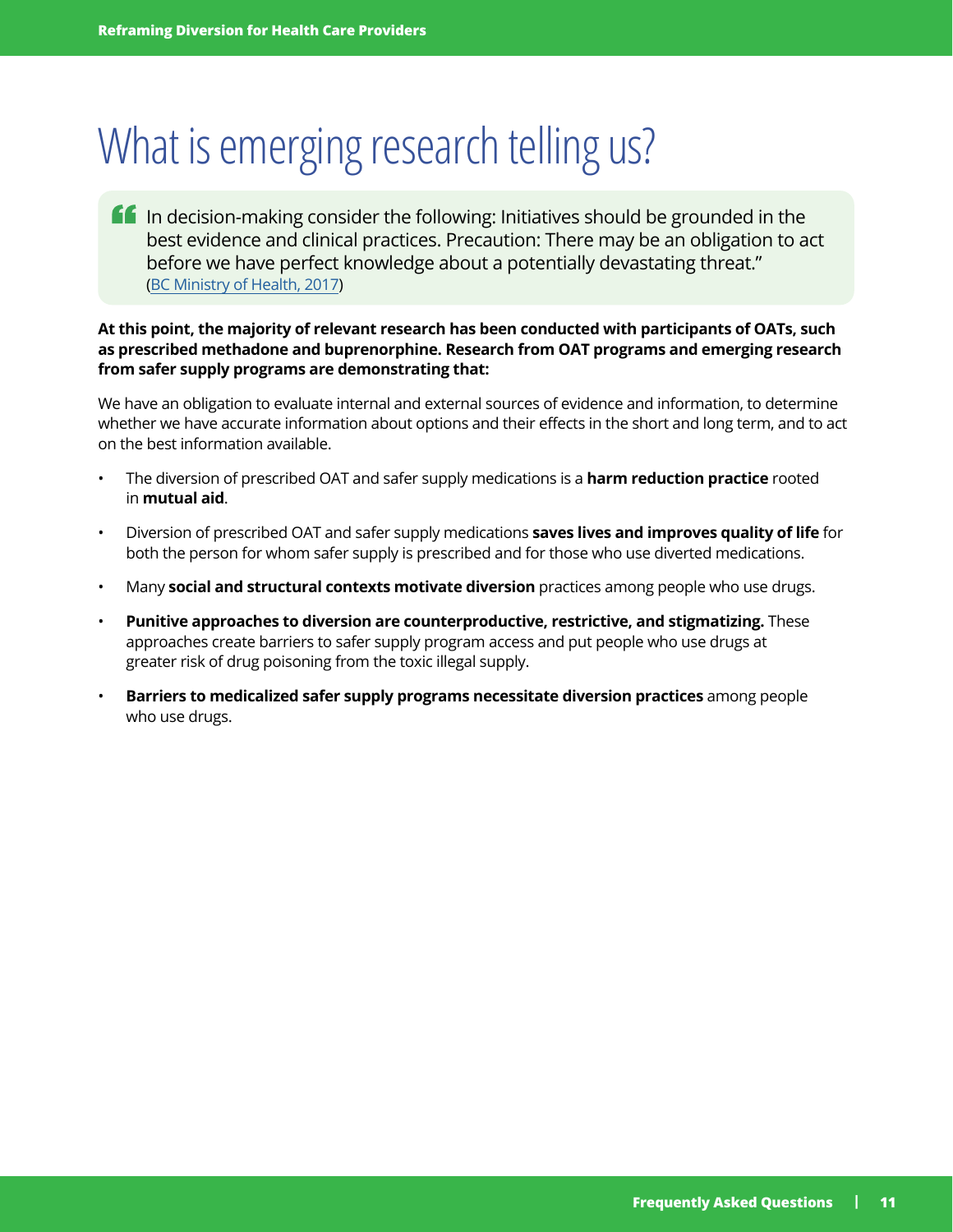Evidence-based research on the successes and challenges of safer supply programs is now underway. Emerging research on the diversion of prescribed medications has highlighted key insights.

## **Diversion is a harm reduction practice rooted in mutual aid that saves lives and improves quality of life:**

- The diversion, sharing, exchanging, and selling of prescribed drugs must be **reframed as protective practices of caring and mutual aid** in communities of people who use(d) drugs. [\(Bardwell et al., 2021c;](https://www.sciencedirect.com/science/article/abs/pii/S027795362100318X?via%3Dihub)  [Kolla & Strike, 2020\)](https://www.sciencedirect.com/science/article/abs/pii/S027795362100318X?via%3Dihub)
- The **benefits of providing pharmaceutical alternatives that may be diverted far outweigh the risks** and harms associated with diversion and accessing toxic and volatile illicit drug supplies. ([Bardwell](https://linkinghub.elsevier.com/retrieve/pii/S0740547221001446)  [et al. 2021b;](https://linkinghub.elsevier.com/retrieve/pii/S0740547221001446) [Bardwell et al., 2021c;](https://www.sciencedirect.com/science/article/abs/pii/S027795362100318X?via%3Dihub) [Kolla & Strike, 2020](https://harmreductionjournal.biomedcentral.com/articles/10.1186/s12954-020-00372-5); [Socias et al., 2021](https://www.sciencedirect.com/science/article/abs/pii/S0376871621006049?via%3Dihub), [Sud et al., 2021\)](https://www.journalofsubstanceabusetreatment.com/article/S0740-5472(21)00377-9/fulltext)
- Both the provision and purchase of diverted prescribed medications support **user-defined risk reduction strategies** to avoid withdrawal, reduce heroin use, and satiate opioid cravings in periods of lowered tolerance. [\(Kavanaugh & McLean, 2020](https://journals.sagepub.com/doi/10.1177/0022042620941796))
- Higher frequency of diverted buprenorphine use is associated with **lower risk of drug overdose.**  ([Carlson et al., 2020](https://www.sciencedirect.com/science/article/abs/pii/S0955395920300633?via%3Dihub))
- • **Giving one's prescription opioids to an individual in withdrawal was indeed seen as an act of helping,** something that takes on particular significance for couples in which only one partner is included in Opioid Maintenance Treatment and the other is using illicit heroin. [\(Havnes et al., 2013](https://harmreductionjournal.biomedcentral.com/articles/10.1186/1477-7517-10-24))
- Diverted buprenorphine serves **a variety of functions for people who do not have access to prescribed buprenorphine:** "To get high, manage withdrawal sickness, as a substitute for more preferred drugs, to treat pain, manage psychiatric issues and as a self-directed effort to wean themselves off opioids." [\(Cicero et al., 2014\)](https://www.sciencedirect.com/science/article/abs/pii/S0376871614009132?via%3Dihub)
- Diverted and prescribed safer supply medications may both serve as a **means of overdose prophylaxis**  during the COVID-19 pandemic, allowing people to self-isolate and use drugs alone without resorting to the illicit drug supply. ([del Pozo & Rich, 2020](https://www.journalofsubstanceabusetreatment.com/article/S0740-5472(20)30396-2/fulltext))

## **Social and structural contexts and motivators of diversion:**

- Diversion is **not a homogenous practice** and occurs for a variety of complex and valid reasons. Social and structural contexts frame diversion practices. People who use(d) drugs have divergent perspectives on diversion practices. [\(Bardwell et al., 2021b;](https://linkinghub.elsevier.com/retrieve/pii/S0740547221001446) [Bardwell et al., 2021c;](https://www.sciencedirect.com/science/article/abs/pii/S027795362100318X?via%3Dihub) [Kolla & Strike, 2020](https://harmreductionjournal.biomedcentral.com/articles/10.1186/s12954-020-00372-5); [Harris &](https://www.sciencedirect.com/science/article/abs/pii/S0955395912001545?via%3Dihub)  [Rhodes, 2013](https://www.sciencedirect.com/science/article/abs/pii/S0955395912001545?via%3Dihub); [Havnes et al., 2013;](https://harmreductionjournal.biomedcentral.com/articles/10.1186/1477-7517-10-24) [Sud et al., 2021](https://www.journalofsubstanceabusetreatment.com/article/S0740-5472(21)00377-9/fulltext))
- Diversion **may indicate that the medications being prescribed are not the adequate medications or doses for the participant.** For some, the safer supply medications that are currently permitted do not adequately or appropriately address the expressed needs of people who use drugs. In their current forms, **safer supply programs are not adequate replacements for legal and regulated drug supplies.** [\(Bardwell et al., 2021a](https://www.bccsu.ca/wp-content/uploads/2021/05/Summary-Diverted-PO.pdf); [Bardwell et al. 2021b](https://linkinghub.elsevier.com/retrieve/pii/S0740547221001446); [Bardwell et al., 2021c](https://www.sciencedirect.com/science/article/abs/pii/S027795362100318X?via%3Dihub); [LeBlanc et al., 2021](https://drive.google.com/file/d/1unJ1p55IDXqOOGCdPgmOvBrbXHHCxfym/view?usp=sharing))
- Participants of a research study on the use of diverted buprenorphine noted **four main motivators for their diversion practices:** perceived demands of formal treatment, the desire to utilize non-prescribed buprenorphine in combination with a geographic relocation, to self-initiate treatment while preparing for formal services, and to bolster a sense of self-determination and agency in their recovery trajectory. ([Silverstein et al., 2020\)](https://www.sciencedirect.com/science/article/abs/pii/S037687162030123X?via%3Dihub)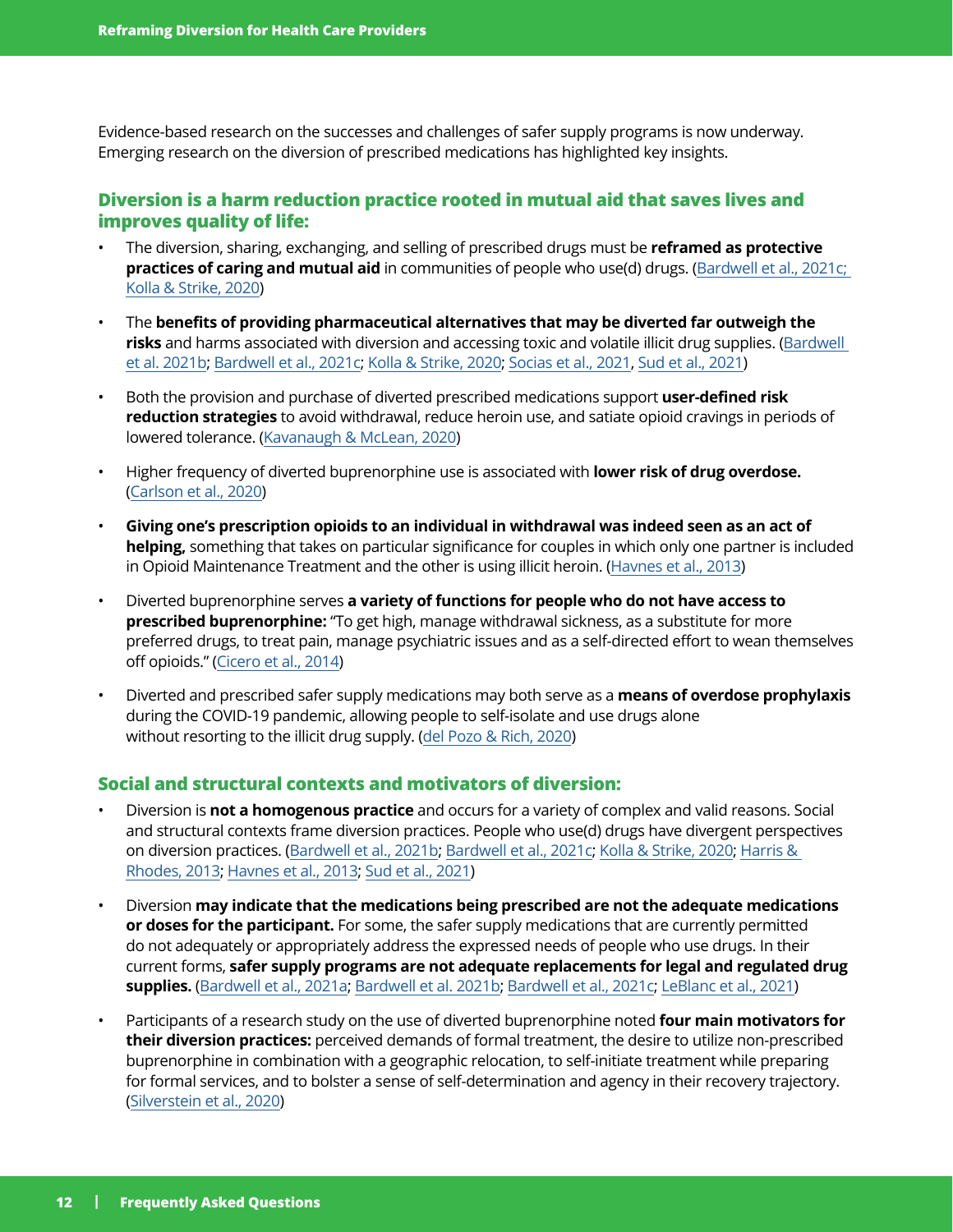### **Punitive approaches to diversion are counterproductive:**

- **Punitive measures used against safer supply participants suspected of diversion are contraindicated** and can increase risks of overdosing and other drug use-related harms [\(McLean &](https://www.tandfonline.com/doi/abs/10.1080/10826084.2021.2019775?journalCode=isum20)  [Kavanaugh, 2022;](https://www.tandfonline.com/doi/abs/10.1080/10826084.2021.2019775?journalCode=isum20) [Ranger et al., 2021;](https://www.uvic.ca/research/centres/cisur/assets/docs/colab/practice-brief-safer.pdf) [Victoria SAFER Initiative, 2021](https://drive.google.com/file/d/1AG4qmvXr62HpHUUldiY4pUhi7Ev6wK3Q/view?usp=sharing), [September 8, Appendix 2](https://drive.google.com/file/d/1AG4qmvXr62HpHUUldiY4pUhi7Ev6wK3Q/view?usp=sharing))
- Market demand in the form of **unmet needs for buprenorphine was the major driver of diversion,**  suggesting that 'supply-side interventions' intended to again limit access to buprenorphine may be counterproductive. [\(McLean & Kavanaugh, 2022](https://www.tandfonline.com/doi/abs/10.1080/10826084.2021.2019775?journalCode=isum20))
- Restrictive prescribing practices may **increase harms and risks to people who use drugs who are incarcerated** as they attempt to self-medicate with other potentially harmful illicit substances or diverted medications in the prison drugs market. [\(Duke & Trebilcock, 2022](https://www.sciencedirect.com/science/article/abs/pii/S0955395921004333?via%3Dihub))
- • **Less restrictive prescribing practices for buprenorphine-naloxone have not been a major driver of diversion practices** for non-prescribed use among cohorts of people who use drugs. [\(Bach et al., 2022](https://www.sciencedirect.com/science/article/abs/pii/S0955395921004631?via%3Dihub))

### **Barriers to medicalized safer supply programs necessitate diversion practices:**

- **Barriers related to availability, accessibility, and acceptability** may explain low rates of prescribed buprenorphine use among certain groups of people who use drugs. [\(McLean & Kavanaugh, 2019\)](https://www.sciencedirect.com/science/article/abs/pii/S0955395919301744?via%3Dihub)
- Even as most participants expressed an interest in the utilization of buprenorphine to stop heroin and/or prescription opioid misuse, **geographic, temporal, financial, and institutional barriers deterred formal entry into or retention in buprenorphine treatment.** [\(McLean & Kavanaugh, 2019\)](https://www.sciencedirect.com/science/article/abs/pii/S0955395919301744?via%3Dihub)
- Barriers and **lack of access to healthcare providers who are able and willing to prescribe buprenorphine increases the likelihood of diversion practices** among people who use drugs. ([Cicero et al., 2018](https://www.sciencedirect.com/science/article/pii/S0376871618307245?via%3Dihub))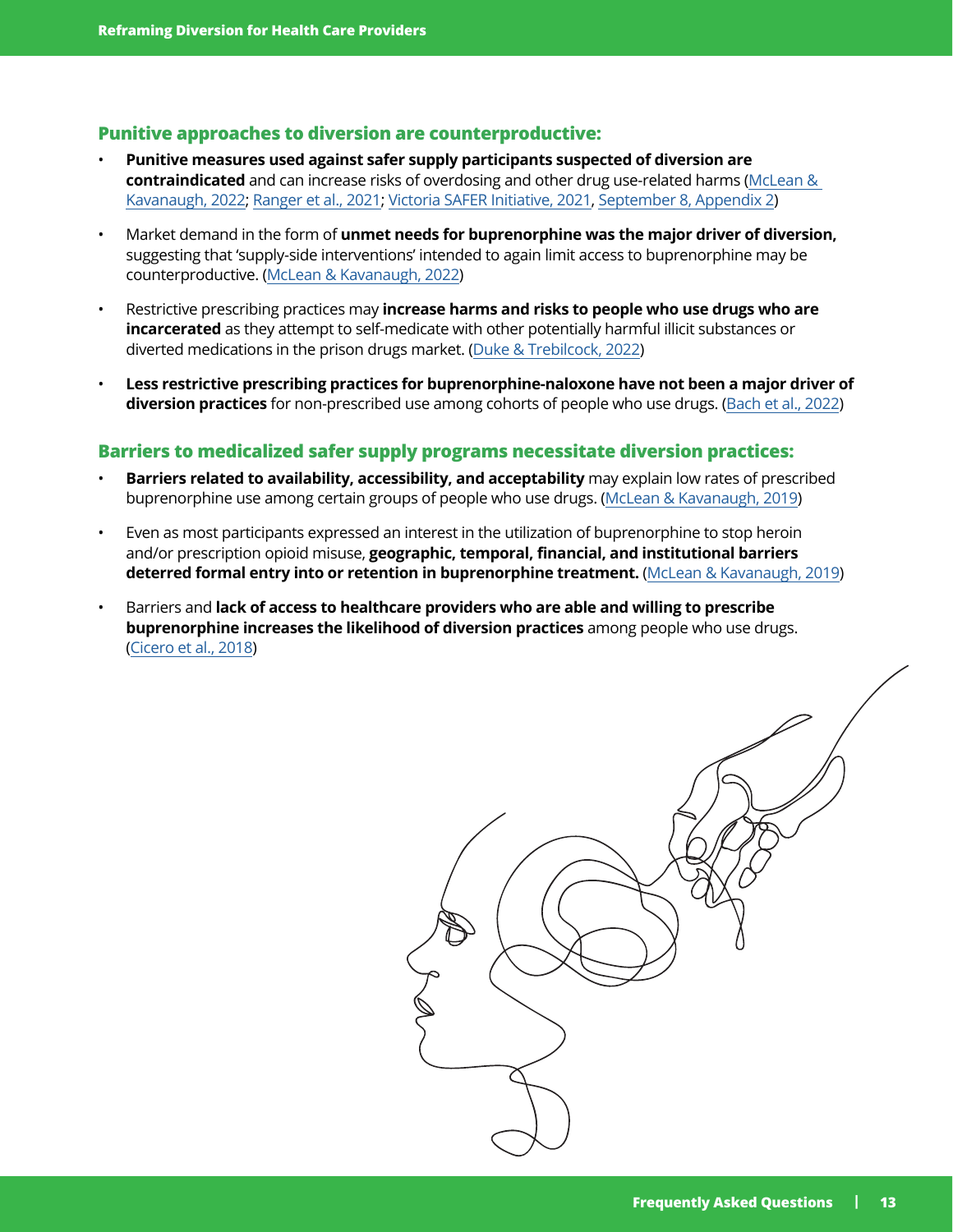# <span id="page-13-0"></span>What are some helpful approaches to diversion for prescribers?

## **Reframing Diversion as a Concept:**

- **Taken together, these findings identify a need to move beyond the tension of** harm-reducing versus harm-producing effects toward forms of health care and promotion that focus on the needs, perspectives, and priorities of people who use drugs." [\(Sud et al., 2021](https://www.journalofsubstanceabusetreatment.com/article/S0740-5472(21)00377-9/fulltext))
- **Perceptions of diversion are heavily reliant on perceptions of people who use drugs as a whole.**  All prescribed medications, including methadone, suboxone, and other OAT medications, can be and frequently are diverted in a variety of contexts and for many reasons. Focusing on the humanity and logic behind diversion practices may help build understanding of diversion.
- The context of drug prohibition, combined with the current medical model of safe supply, has forced undue focus on the potential harms of diversion and ignored the demonstrated benefits. **Diversion is an issue because prescribers and participants are forced to work within a medical model,** under the broader context of criminalization.
- **Prescriber preoccupations with diversion practices can create distrust, damage patient-doctor relationships, and result in disengagement from healthcare services.** ([Duke & Trebilcock, 2022](https://www.sciencedirect.com/science/article/abs/pii/S0955395921004333?via%3Dihub))
- Challenge conceptualizations that perpetually frame diversion as harmful, dangerous, and/or reckless and **reframe the diversion, sharing, exchanging, and selling of prescribed drugs as protective practices** of caring and mutual aid in communities of people who use(d) drugs. [\(Bardwell et al., 2021c](https://www.sciencedirect.com/science/article/abs/pii/S027795362100318X?via%3Dihub); [Kolla & Strike, 2020;](https://harmreductionjournal.biomedcentral.com/articles/10.1186/s12954-020-00372-5) [McLean, 2018](https://www.tandfonline.com/doi/abs/10.1080/0735648X.2016.1215932?journalCode=rjcj20))
- Prescribers and service providers must move beyond the tensions concerning diversion and its harm-reducing versus harm-producing effects toward **forms of health care and promotion that focus on the needs, perspectives, and priorities of people who use drugs.** [\(Sud et al., 2021\)](https://www.journalofsubstanceabusetreatment.com/article/S0740-5472(21)00377-9/fulltext)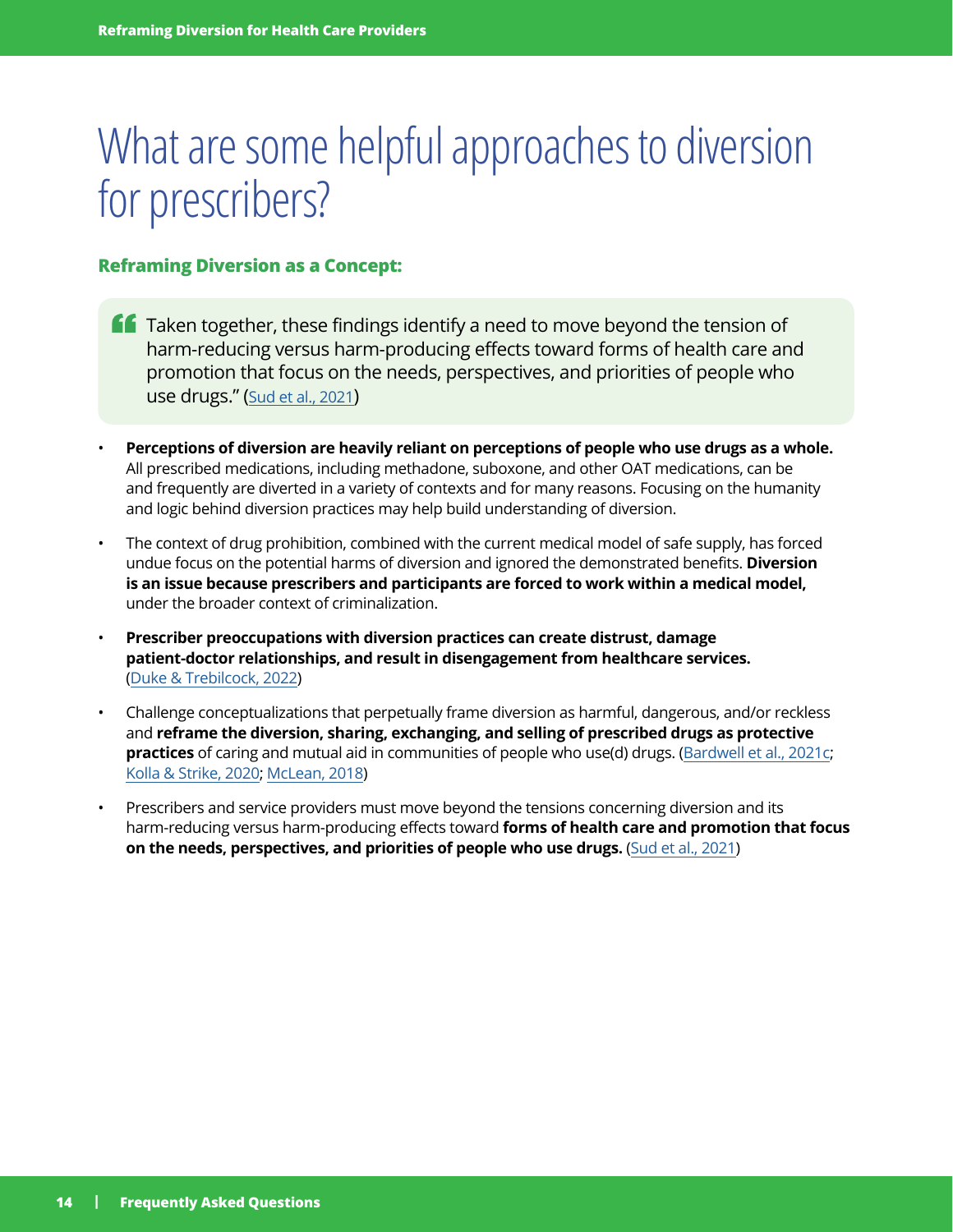## **Navigating Diversion in a Medicalized Model as Prescribers and Clients:**

- **ff** Having more options is a displacement prevention practice. Rather than deeming a participant a 'poor fit' for a program, prescribers and teams should be striving to develop a continuum of options within their services rather than hoping for a onesize-fits all approach." ([Ranger et al., 2021\)](https://www.uvic.ca/research/centres/cisur/assets/docs/colab/practice-brief-safer.pdf)
- **Safer supply programs should include a variety of drug types and dispensing models** that meet people where they are at. [\(Bardwell et al., 2021a](https://www.bccsu.ca/wp-content/uploads/2021/05/Summary-Diverted-PO.pdf))
- Instances of **possible diversion should be approached in non-punitive, supportive, and compassionate ways** that focus on the participant's needs, the role of diversion in fulfilling those needs, and how prescriber(s) can better meet their needs through potential changes to their safer supply plan. [\(Victoria SAFER Initiative, 2021, September 8, Appendix 2\)](https://drive.google.com/file/d/1AG4qmvXr62HpHUUldiY4pUhi7Ev6wK3Q/view?usp=sharing)
- Have **open discussions with safer supply participants** about their needs, social contexts, and community.
- **Address other unmet needs** that may motivate a need for diversion, such as food, shelter/housing, access to health/social care, and financial support.
- Acknowledge the social and structural contexts and motivators of diversion, and **appreciate the benefits of diverting prescribed medications.**
- Acknowledge and accept that diversion will happen regardless, and **develop policies and practices that reflect the realities of diversion and mitigate any potential harms.** ([Bardwell et al., 2021a\)](https://www.bccsu.ca/wp-content/uploads/2021/05/Summary-Diverted-PO.pdf)
- **Approach safer supply dosages with "generous constraints"** that reflect the identified and expressed needs of participants. ([Harris & Rhodes, 2013](https://www.sciencedirect.com/science/article/abs/pii/S0955395912001545?via%3Dihub))
- Discuss the importance of **information sharing surrounding non-punitive urine drug screenings** (UDS) with participants.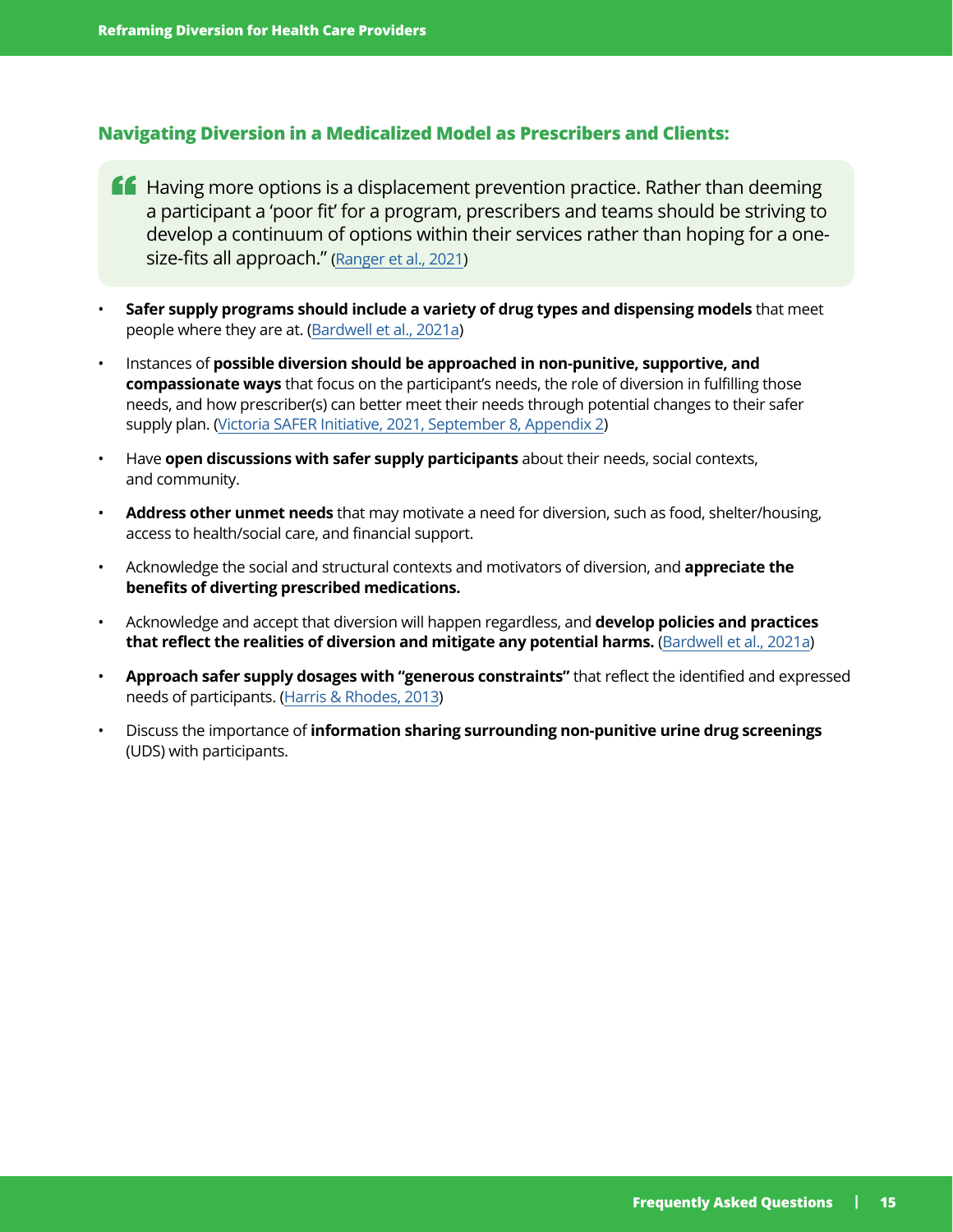## **Organization-Level and Systems-Level Advocacy for Prescribers:**

- Given that drug policy, criminalization, and poverty created challenges, our findings demonstrate the need for strategies that engender greater safety, reduce harm, and alleviate the effects of these constraints, including through policies promoting safer drug supplies, decriminalization, and employment." [\(Bardwell et al., 2021c](https://www.sciencedirect.com/science/article/abs/pii/S027795362100318X?via%3Dihub))
- **Provide training** for prescribers about the importance of information sharing surrounding non-punitive urine drug screenings (UDS) with participants.
- **Advocate** for other formulary options, policy changes, and systemic transformations within regulatory colleges
- **Support research and evaluation** to better understand the needs of safer supply participants and the social and structural motivators of diversion practices
- **Advocate** for non-medicalized forms of safer supply, compassion clubs, and decriminalization
- **Advocate** for government resources dedicated to addressing the social determinants of health of people who use drugs and their communities (e.g. food, housing, health and social care, guaranteed basic income, employment)

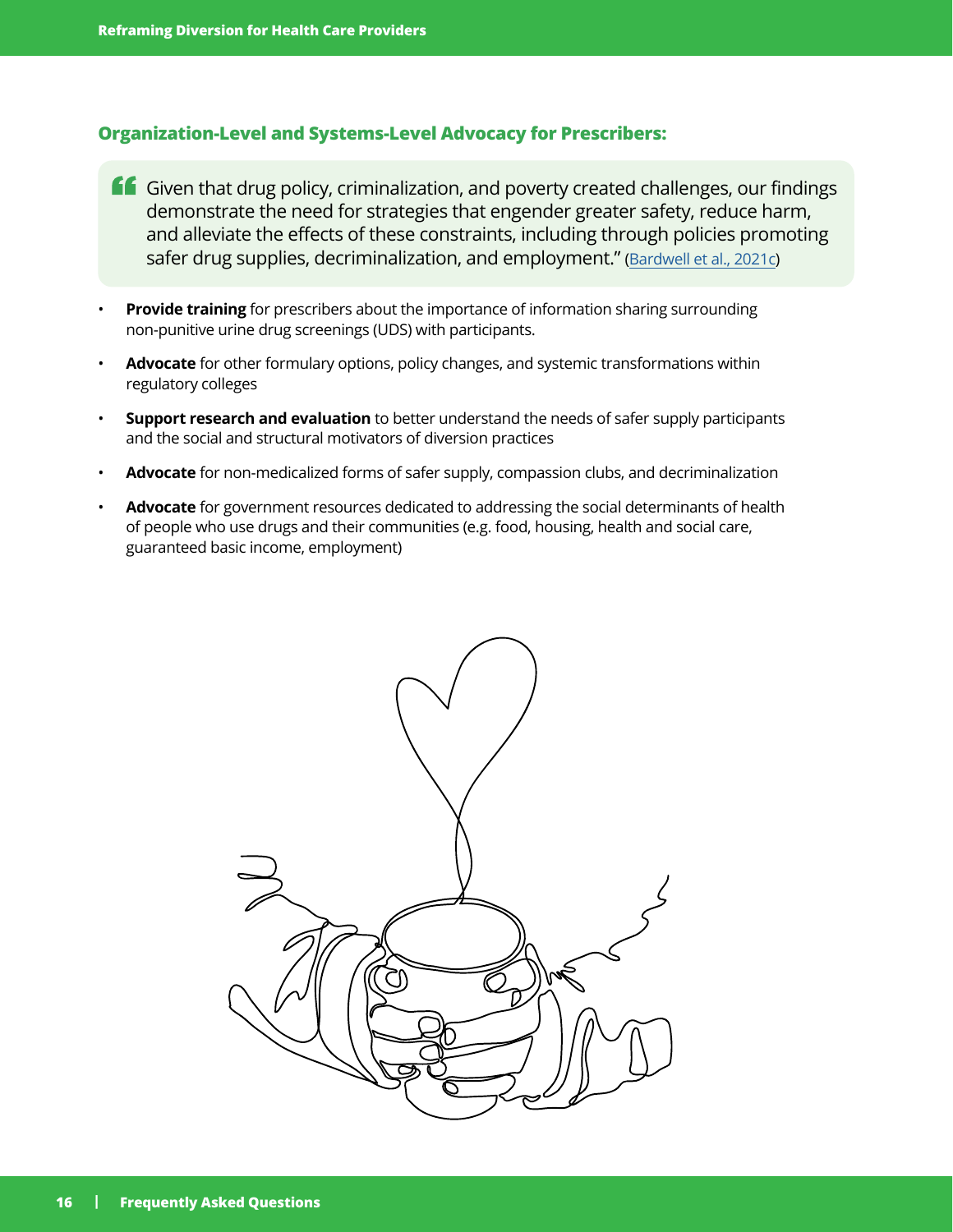# <span id="page-16-0"></span>Where can I find support as a prescriber?

The [National Safer Supply Community of Practice](https://www.nss-aps.ca/) operates a [consultation hotline](https://www.nss-aps.ca/prescriber-hotline) exclusively for safer supply prescribers. If you are a physician or nurse practitioner who works with people who use drugs and want to learn more about safer supply and how you can best support the people you work with, join [our community](https://www.nss-aps.ca/en/join)  [of practice](https://www.nss-aps.ca/en/join) and [email us](https://www.nss-aps.ca/en/contact) for details about the prescriber consultation hotline.

# Where can I find more information?

Looking for more information or resources to help guide your safer supply prescribing practices? Here is a brief list of information, resources, and research. For additional resources and research, please visit the [National Safer Supply Community of Practice Resource Library.](https://www.nss-aps.ca/resources)

### **Information and Resources**

- [National Safer Supply Community of Practice](https://www.nss-aps.ca/en/what-is-safer-supply)
	- [Resources](https://www.nss-aps.ca/our-resources)
	- **[Webinars](https://www.nss-aps.ca/past-webinars)**
- [Canadian Association of People Who Use Drugs](https://www.capud.ca/capud-resources/safe-supply-projects) 
	- [Safe Supply Concept Document](https://www.capud.ca/capud-resources/safe-supply-projects)
- [Health Canada](https://www.canada.ca/en/health-canada/services/opioids/responding-canada-opioid-crisis/safer-supply.html)
	- **[Safer Supply Toolkit](https://drive.google.com/file/d/1gOxsb6LNVmrEyeU3CBwr7XPYSPHG9S8L/view)**
- [Canadian Drug Policy Coalition](https://drugpolicy.ca/)
	- [Safe Supply Information and Resources](https://drugpolicy.ca/safe-supply-information-and-resources/)
- Hales et al.
	- [Safer Opioid Supply Programs Guiding Document](https://docs.google.com/document/d/e/2PACX-1vTMQEhchBfmTjeBxpDRi6w7pXE5EDuInMiKARuxBcxvFUtjPmqk8l7AFPGYvWn3hOHWkTMo8-m5QPI0/pub)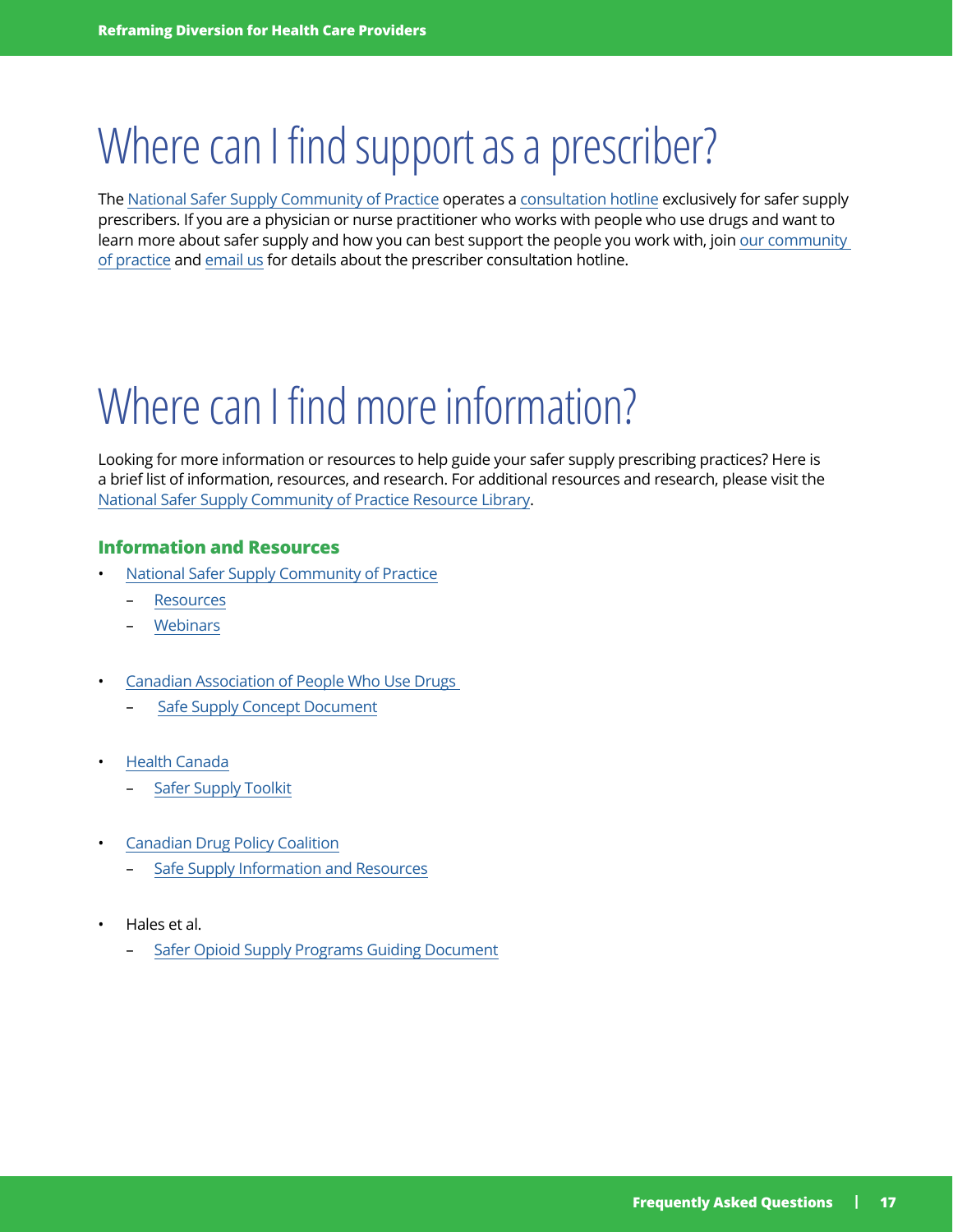# <span id="page-17-0"></span>Research

Bach, P., Bawa, M., Grant, C., Milloy, M. J., and Hayashi, K. (2022). Availability and use of non-prescribed buprenorphine-naloxone in a Canadian setting, 2014-2020. *International Journal of Drug Policy,* 101, [https://doi.](https://doi.org/10.1016/j.drugpo.2021.103545) [org/10.1016/j.drugpo.2021.103545](https://doi.org/10.1016/j.drugpo.2021.103545)

Bardwell, G. (2021a). Research Summary: Diverted Prescription Opioids Study. *British Columbia Centre on Substance Use*. <https://www.bccsu.ca/wp-content/uploads/2021/05/Summary-Diverted-PO.pdf>

Bardwell, G., Ivsins, A., Socias, M. E., & Kerr, T. (2021b). Examining factors that shape use and access to diverted prescription opioids during an overdose crisis: A qualitative study in Vancouver, Canada. *Journal of Substance Abuse Treatment,* 130, <https://doi.org/10.1016/j.jsat.2021.108418>

Bardwell, G., Small, W., Lavalley, J., McNeil, R., & Kerr, T. (2021c). "People need them or else they're going to take fentanyl and die": A qualitative study examining the 'problem' of prescription opioid diversion during an overdose epidemic". *Social Science & Medicine,* 279,<https://doi.org/10.1016/j.socscimed.2021.113986>

Bourgois, P., & Schonberg, J. (2009). *Righteous Dopefiend*. University of California Press. [https://www.ucpress.](https://www.ucpress.edu/book/9780520254985/righteous-dopefiend) [edu/book/9780520254985/righteous-dopefiend](https://www.ucpress.edu/book/9780520254985/righteous-dopefiend)

British Columbia Ministry of Health. (2017). *Responding to British Columbia's Overdose Public Health Emergency - An Ethics Framework.* Vancouver: Government of British Columbia. [https://www2.gov.bc.ca/assets/gov/health/](https://www2.gov.bc.ca/assets/gov/health/about-bc-s-health-care-system/office-of-the-provincial-health-officer/overdose-public-health-emergency-ethics-framework-march-2017.pdf) [about-bc-s-health-care-system/office-of-the-provincial-health-officer/overdose-public-health-emergency-eth](https://www2.gov.bc.ca/assets/gov/health/about-bc-s-health-care-system/office-of-the-provincial-health-officer/overdose-public-health-emergency-ethics-framework-march-2017.pdf)[ics-framework-march-2017.pdf](https://www2.gov.bc.ca/assets/gov/health/about-bc-s-health-care-system/office-of-the-provincial-health-officer/overdose-public-health-emergency-ethics-framework-march-2017.pdf)

Carlson, R. G., Daniulaityte, R., Silverstein, S. M., Nahhas, R. W., & Martins, S. S. (2020). Unintentional drug overdose: Is more frequent use of non-prescribed buprenorphine associated with lower risk of overdose? *International Journal of Drug Policy,* 79, 102722.<https://doi.org/10.1016/j.drugpo.2020.102722>

Cicero, T. J., Ellis, M. S., Surratt, H. L., & Kurtz, S. P. (2014). Factors contributing to the rise of buprenorphine misuse: 2008-2013. Drug and Alcohol Dependence, 142, 98-104. [https://doi.org/10.1016/j.drugalc](https://doi.org/10.1016/j.drugalcdep.2014.06.005)[dep.2014.06.005](https://doi.org/10.1016/j.drugalcdep.2014.06.005)

Cicero, T.J., Ellis, M.S., & Chilcoat, H.D. (2018). Understanding the use of diverted buprenorphine. *Drug and Alcohol Dependence,* 193, 117-123.<https://doi.org/10.1016/j.drugalcdep.2018.09.007>

del Pozo, B., & Rich, J. D. (2020). Revising our attitudes towards agonist medications and their diversion in a time of pandemic. *Journal of Substance Abuse Treatment,* 119, 108139. [https://doi.org/10.1016/j.](https://doi.org/10.1016/j.jsat.2020.108139) [jsat.2020.108139](https://doi.org/10.1016/j.jsat.2020.108139)

Duke, K., & Trebilcock, J. (2022). 'Keeping a lid on it': Exploring 'problematisations' of prescribed medication in prisons in the UK. *International Journal of Drug Policy,* 100,<https://doi.org/10.1016/j.drugpo.2021.103515>

Harris, M., & Rhodes, T. (2013). Methadone diversion as a protective strategy: The harm reduction potential of "generous constraints". *International Journal of Drug Policy,* 24, e43-e50. [https://doi.org/10.1016/j.drug](https://doi.org/10.1016/j.drugpo.2012.10.003)[po.2012.10.003](https://doi.org/10.1016/j.drugpo.2012.10.003)

Havnes, I. A., Clausen, T., & Middelthon, A. L. (2013). "Diversion" of methadone or buprenorphine: 'Harm' versus 'helping.' *Harm Reduction Journal,* 10(1), 9–12. <https://doi.org/10.1186/1477-7517-10-24>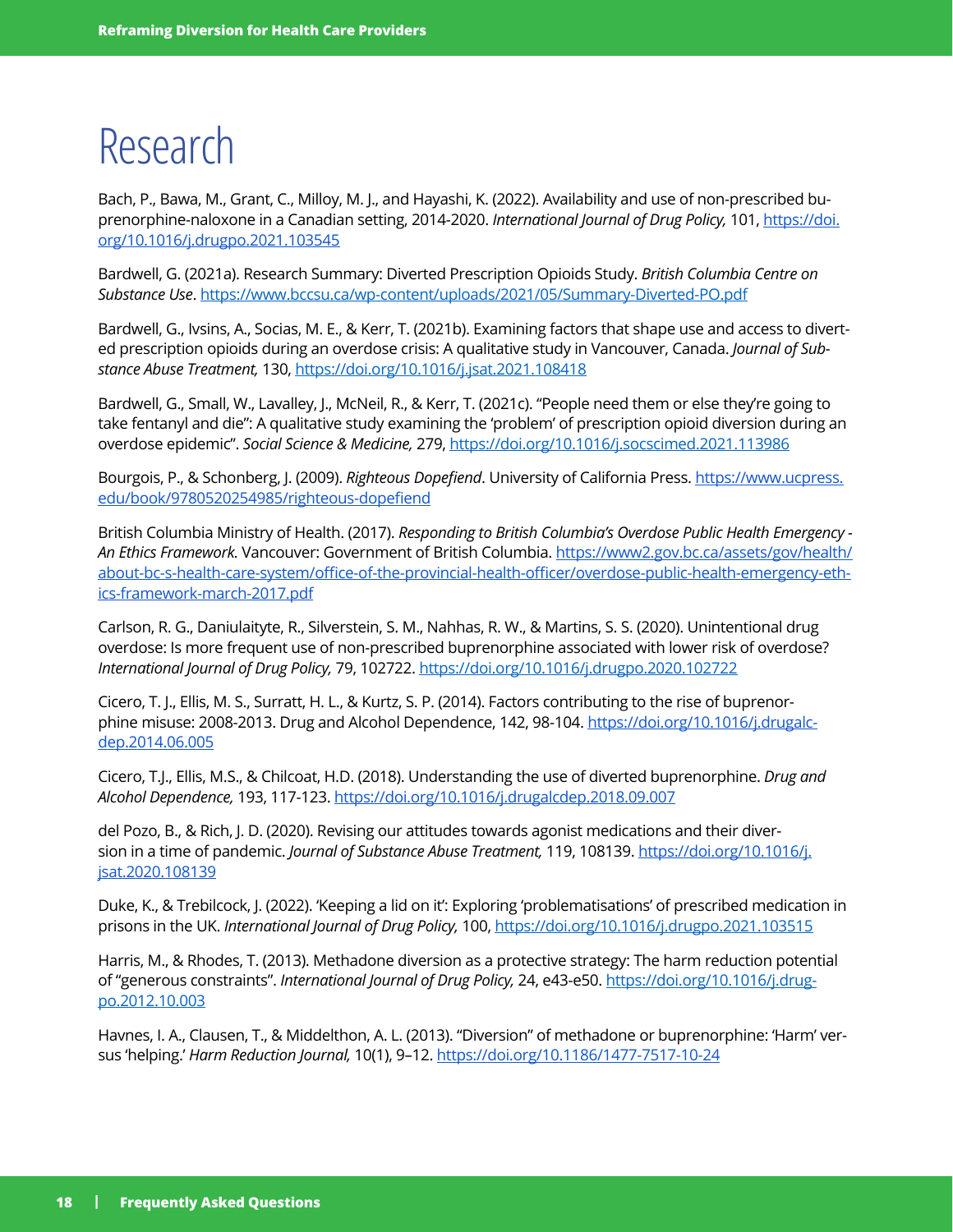Kavanaugh, P. R., & McLean, K. (2020). Motivations for diverted buprenorphine use in a multisite qualitative study. *Journal of Drug Issues,* 50(4), 550-565. [https://doi.org/10.1177/0022042620941796](https://doi.org/10.1177%2F0022042620941796)

Kolla, G., & Strike, C. (2020). Practices of care among people who buy, use, and sell drugs in community settings. *Harm Reduction Journal,* 17(20).<https://doi.org/10.1186/s12954-020-00372-5>

Larance, B., Degenhardt, L., Lintzeris, N., Winstock, A., & Mattick, R. (2011). Definitions related to the use of pharmaceutical opioids: Extramedical use, diversion, non-adherence and aberrant medication-related behaviours. *Drug and Alcohol Review, 30*(3), 236–245.<https://doi.org/10.1111/j.1465-3362.2010.00283.x>

LeBlanc, S., Young, S., Crichlow, F., Huang, C., Johnson, C., Khorasheh, T., Nurse, M., Smoke, A., Bayoumi, A. (2021). Perspectives of people who use opioids and prescribers on opioid agonist therapy during the pandemic: Findings from the ALT-POP Study [PowerPoint slides]. *META:PHI:* https[://drive.google.com/file/d/1un](https://drive.google.com/file/d/1unJ1p55IDXqOOGCdPgmOvBrbXHHCxfym/view?usp=sharing)-[J1p55IDXqOOGCdPgmOvBrbXHHCxfym/view?usp=sharing](https://drive.google.com/file/d/1unJ1p55IDXqOOGCdPgmOvBrbXHHCxfym/view?usp=sharing)

McLean, K. (2018). Good Samaritans vs. predatory peddlers: problematizing the war on overdose in the United States. *Journal of Crime and Justice, 41*(1), 1-13.<https://doi.org/10.1080/0735648X.2016.1215932>

McLean, K., & Kavanaugh, P. R. (2019). "They're making it so hard for people to get help:" Motivations for non-prescribed buprenorphine use in a time of treatment expansion. *International Journal of Drug Policy, 71*, 118-124.<https://doi.org/10.1016/j.drugpo.2019.06.019>

McLean, K., & Kavanaugh, P. R. (2022). "I'm Not a Good Drug Dealer": Styles of Buprenorphine Diversion in a Multisite Qualitative Study. *Substance Use & Misuse,* <https://doi.org/10.1080/10826084.2021.2019775>

Ranger, C., Hobbs, H., Cameron, F., Stuart, H., McCall, J. Sullivan, G., Urbanoski, K., Slaunwhite, A., & Pauly, B. (2021). Co/Lab Practice Brief: Implementing the Victoria SAFER Initiative. *Canadian Institute for Substance Use Research.* <https://www.uvic.ca/research/centres/cisur/assets/docs/colab/practice-brief-safer.pdf>

Silverstein, S. M., Daniulaityte, R., Miller, S. C., Martins, S. S., & Carlson, R. G. (2020). On my own terms: Motivations for self-treating opioid-use disorder with non-prescribed buprenorphine. *Drug and Alcohol Dependence, 210*(107958).<https://doi.org/10.1016/j.drugalcdep.2020.107958>

Socias, M. E., Grant, C., Hayashi, K., Bardwell, G., Kennedy, M. C., Milloy, M.-J., & Kerr, T. (2021). The use of diverted pharmaceutical opioids is associated with reduced risk of fentanyl exposure among people using unregulated drugs in Vancouver, Canada. *Drug and Alcohol Dependence, 228*(1). [https://doi.org/10.1016/j.](https://doi.org/10.1016/j.drugalcdep.2021.109109) [drugalcdep.2021.109109](https://doi.org/10.1016/j.drugalcdep.2021.109109)

Sud, A., Salamanca-Buentello, F., Buchman, D. Z., Sabioni, P., & Majid, U. (2021). Beyond harm-producing versus harm-reducing: A qualitative meta-synthesis of people who use drugs' perspectives of and experiences with the extramedical use and diversion of buprenorphine. *Journal of Substance Abuse Treatment.* [https://doi.](https://doi.org/10.1016/j.jsat.2021.108651) [org/10.1016/j.jsat.2021.108651](https://doi.org/10.1016/j.jsat.2021.108651)

Victoria SAFER Initiative. (2021, September 8). Safe Supply Protocols (Unpublished, Working Document, V7.0). *AVI Health and Community Services.* corey.ranger@avi.org; [heather.hobbs@avi.org](mailto:heather.hobbs@avi.org). [https://drive.google.com/](https://drive.google.com/file/d/1AG4qmvXr62HpHUUldiY4pUhi7Ev6wK3Q/view?usp=sharing) [file/d/1AG4qmvXr62HpHUUldiY4pUhi7Ev6wK3Q/view?usp=sharing](https://drive.google.com/file/d/1AG4qmvXr62HpHUUldiY4pUhi7Ev6wK3Q/view?usp=sharing)